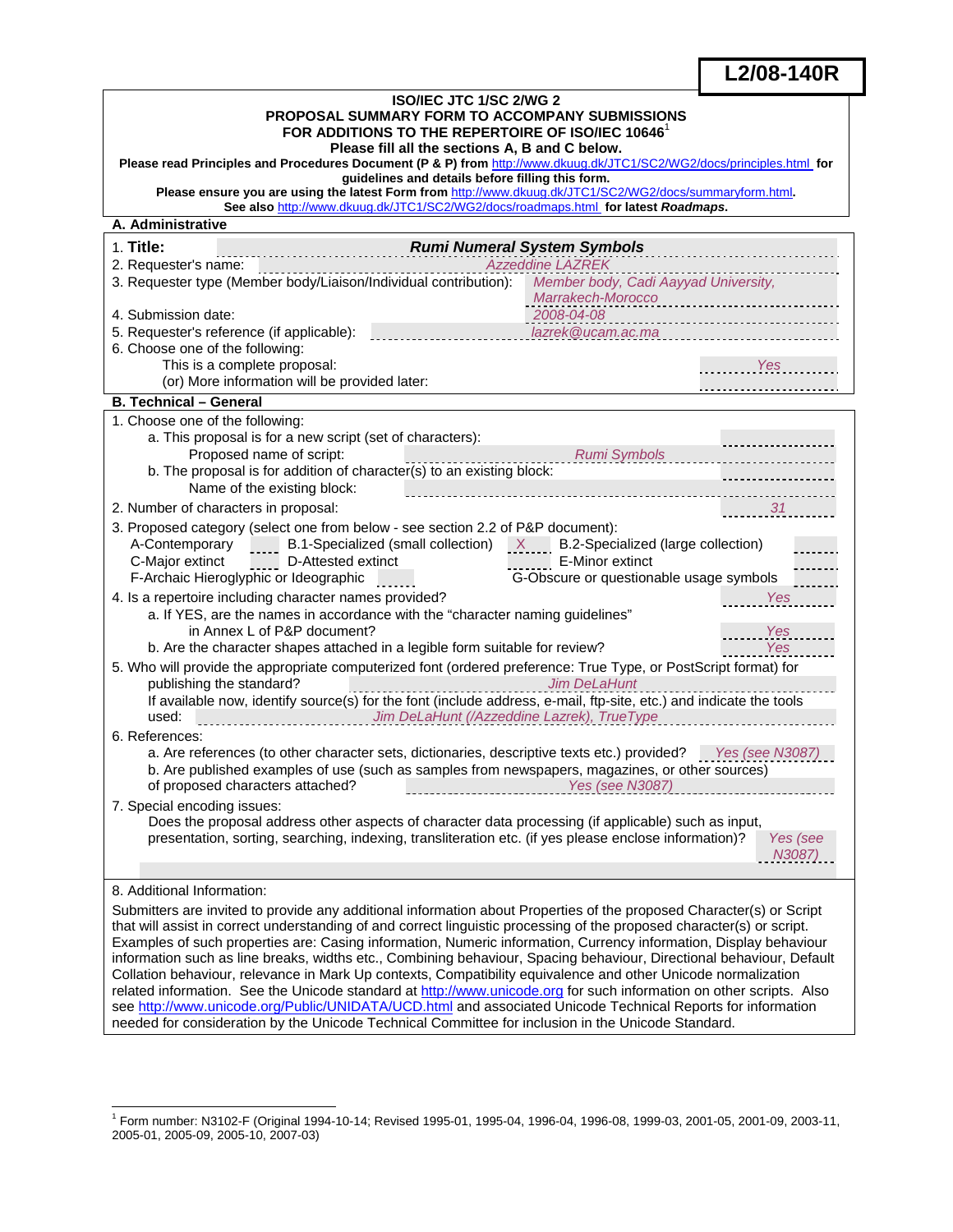## **C. Technical - Justification**

| 1. Has this proposal for addition of character(s) been submitted before?                                          | Yes                                                  |
|-------------------------------------------------------------------------------------------------------------------|------------------------------------------------------|
| If YES explain Background document N3087 (L2/06-126); see also N3089 (bibliography)                               |                                                      |
| 2. Has contact been made to members of the user community (for example: National Body,                            |                                                      |
| user groups of the script or characters, other experts, etc.)?                                                    | Yes                                                  |
| <b>Prof. Rosa Comes and others</b><br>If YES, with whom?                                                          |                                                      |
| If YES, available relevant documents: http://www.ucam.ac.ma/fssm/rydarab/doc/unicode/rumibib.doc                  |                                                      |
| 3. Information on the user community for the proposed characters (for example:                                    |                                                      |
| size, demographics, information technology use, or publishing use) is included?                                   | Ca 100 million                                       |
| <b>Users of Arabic scripts</b><br>Reference:                                                                      | <b>Example Depople</b>                               |
| 4. The context of use for the proposed characters (type of use; commo3087n or rare)                               | <u>rare</u>                                          |
| Reference:                                                                                                        |                                                      |
| 5. Are the proposed characters in current use by the user community?                                              | $\overline{\phantom{a}}$ No $\overline{\phantom{a}}$ |
| If YES, where? Reference:                                                                                         |                                                      |
| 6. After giving due considerations to the principles in the P&P document must the proposed characters be entirely |                                                      |
| in the BMP?                                                                                                       | N <sub>O</sub>                                       |
| If YES, is a rationale provided?                                                                                  |                                                      |
| If YES, reference:                                                                                                |                                                      |
| 7. Should the proposed characters be kept together in a contiguous range (rather than being scattered)?           | Yes                                                  |
| 8. Can any of the proposed characters be considered a presentation form of an existing                            | No                                                   |
| character or character sequence?                                                                                  |                                                      |
| If YES, is a rationale for its inclusion provided?                                                                |                                                      |
| If YES, reference:                                                                                                |                                                      |
| 9. Can any of the proposed characters be encoded using a composed character sequence of either                    |                                                      |
| existing characters or other proposed characters?<br>If YES, is a rationale for its inclusion provided?           | $\overline{\phantom{a}}$ No                          |
| If YES, reference:                                                                                                |                                                      |
| 10. Can any of the proposed character(s) be considered to be similar (in appearance or function)                  |                                                      |
| to an existing character?                                                                                         | No                                                   |
| If YES, is a rationale for its inclusion provided?                                                                |                                                      |
| If YES, reference:                                                                                                | -------------                                        |
| 11. Does the proposal include use of combining characters and/or use of composite sequences?                      | <b>Service Montage Montage Street</b>                |
| If YES, is a rationale for such use provided?                                                                     |                                                      |
| If YES, reference:                                                                                                |                                                      |
| Is a list of composite sequences and their corresponding glyph images (graphic symbols) provided?                 |                                                      |
| If YES, reference:                                                                                                |                                                      |
| 12. Does the proposal contain characters with any special properties such as                                      |                                                      |
| control function or similar semantics?                                                                            | $\overline{\phantom{a}}$ No                          |
| If YES, describe in detail (include attachment if necessary)                                                      |                                                      |
|                                                                                                                   |                                                      |
|                                                                                                                   |                                                      |
| 13. Does the proposal contain any Ideographic compatibility character(s)?                                         |                                                      |
| If YES, is the equivalent corresponding unified ideographic character(s) identified?                              |                                                      |
| If YES, reference:                                                                                                |                                                      |
|                                                                                                                   |                                                      |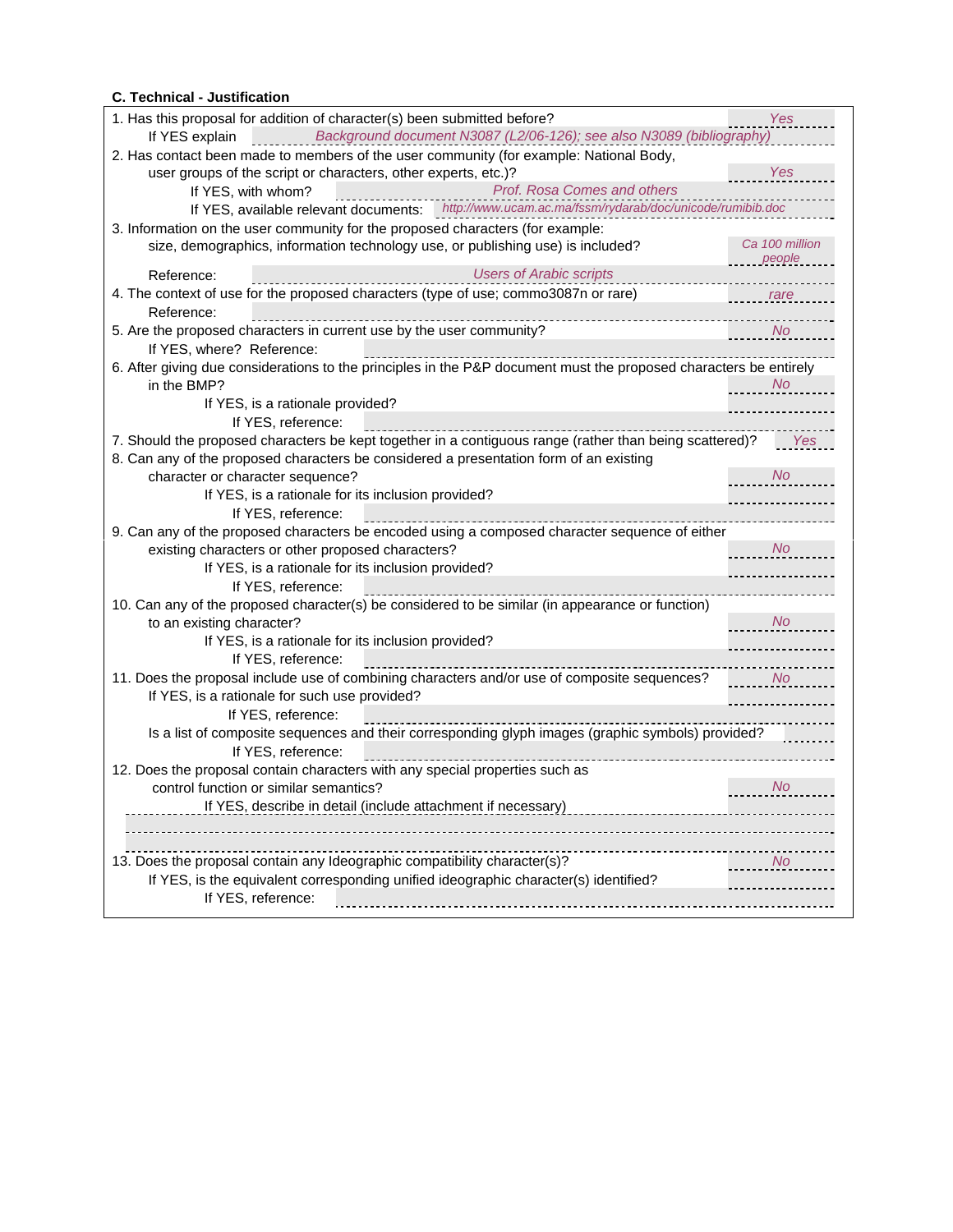

### Rumi Digits

| 10E60                   |    | <b>RUMI DIGIT ONE</b>   |  |
|-------------------------|----|-------------------------|--|
| 10E61                   | ک، | <b>RUMI DIGIT TWO</b>   |  |
| 10F62                   | ىم | <b>RUMI DIGIT THREE</b> |  |
| 10F63                   | ↗  | <b>RUMI DIGIT FOUR</b>  |  |
| 10F64                   | ヶ  | <b>RUMI DIGIT FIVE</b>  |  |
| 10 <sub>F65</sub>       | ╱  | <b>RUMI DIGIT SIX</b>   |  |
| 10E66                   | 2  | <b>RUMI DIGIT SEVEN</b> |  |
| 10F67                   | 5  | <b>RUMI DIGIT EIGHT</b> |  |
| 10F68                   | ۍ  | <b>RUMI DIGIT NINE</b>  |  |
| <b>Rumi Tens Digits</b> |    |                         |  |

| 10E69               | $\epsilon$ | <b>RUMI NUMBER TEN</b>               |
|---------------------|------------|--------------------------------------|
| 10E6A $\sim$        |            | RUMI NUMBER TWENTY                   |
| 10F6B $\sim$        |            | <b>RUMI NUMBER THIRTY</b>            |
|                     |            | 10E6C <sup>2</sup> RUMI NUMBER FORTY |
| 10F6D $\mathcal{N}$ |            | RUMI NUMBER FIFTY                    |
|                     |            | 10E6E <i>{</i> RUMI NUMBER SIXTY     |
|                     |            |                                      |

- 10E6F RUMI NUMBER SEVENTY
- 10E70  $6$  RUMI NUMBER EIGHTY
- 10E71 RUMI NUMBER NINETY

#### Rumi Hundreds Digits

- 10E72 *e* RUMI NUMBER ONE HUNDRED 10E73 **> RUMI NUMBER TWO HUNDRED** 10E74 RUMI NUMBER THREE HUNDRED 10E75 → RUMI NUMBER FOUR HUNDRED<br>10E76 P RUMI NUMBER FIVE HUNDRED RUMI NUMBER FIVE HUNDRED 10E77  $%$  RUMI NUMBER SIX HUNDRED 10E78 RUMI NUMBER SEVEN HUNDRED 10E79  $\%$  RUMI NUMBER EIGHT HUNDRED
- 10E7A  $\mathfrak{L}$  RUMI NUMBER NINE HUNDRED

#### Rumi Special Fractions

- 10E7B RUMI FRACTION ONE HALF
- 10E7C RUMI FRACTION ONE QUARTER
- 10E7D ← RUMI FRACTION ONE THIRD
- 10E7E & RUMI FRACTION TWO THIRDS